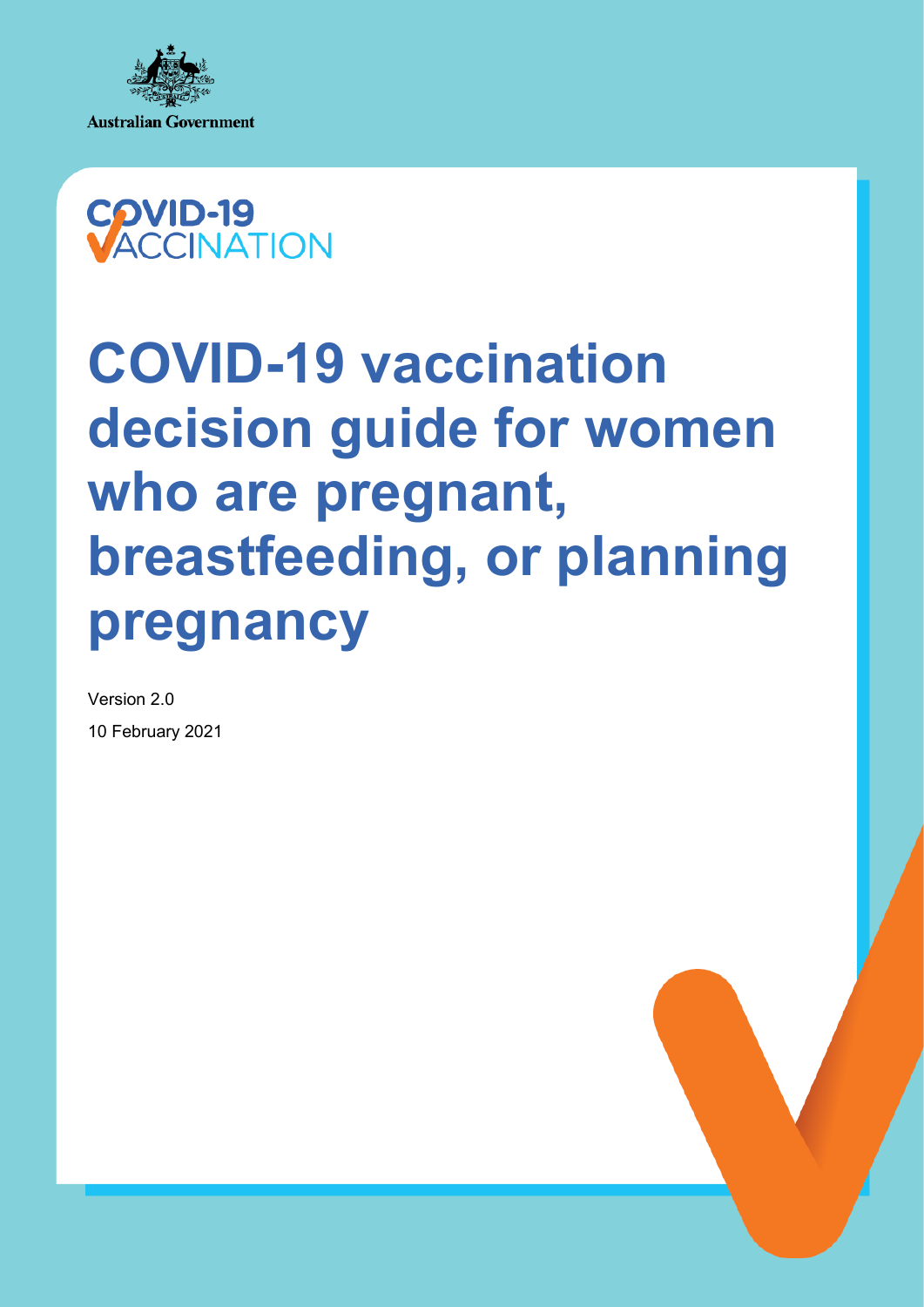This decision guide is for you if you are considering COVID-19 vaccination and you are pregnant, breastfeeding or planning pregnancy. It contains information about the COVID-19 vaccine Comirnaty (Pfizer, Australia). This information will be updated when other vaccines become available.

#### **Introduction**

The information below will help you to decide whether you should have a COVID-19 vaccine. If you have any questions, ask your immunisation provider, doctor or midwife.

This document will help you to learn about:

- 1. COVID-19 vaccine.
- 2. COVID-19 in pregnant women.
- 3. The possible benefits and possible risks of having a COVID-19 vaccine.
- 4. What is most relevant to you in deciding if and when to have a COVID-19 vaccine.

#### **The COVID-19 vaccine: Comirnaty (Pfizer, Australia)**

Australia is likely to receive different COVID-19 vaccines over time. The first vaccine to become available in Australia is called Comirnaty. This vaccine has the genetic code (mRNA) for an important part of the COVID-19 virus called the spike protein. When the vaccine injection is given, your body reads the genetic code and makes copies of the spike protein. This then trains your immune system to recognise and fight against the COVID-19 virus.

It is not a live vaccine. Once injected the mRNA breaks down very quickly and is cleared away. For the best protection against COVID-19, two doses are needed, given at least three weeks apart.

#### **If you are breastfeeding**

#### **Recommendation**

If you are breastfeeding you can receive Comirnaty at any time. You do not need to stop breastfeeding before or after vaccination.

#### **Are there complications of COVID-19 in breastfeeding women?**

There is no evidence that breastfeeding women have any increased risk of complications from COVID-19 compared to women who are not breastfeeding.

#### **Current knowledge about COVID-19 vaccine in breastfeeding women**

Comirnaty has not yet been tested in breastfeeding women, but there are no concerns about its safety in breastfeeding women or their babies.

Breastfeeding women can safely receive almost all other vaccines. There is only caution with one vaccine against yellow fever, which is a live vaccine. Comirnaty is **not** a live vaccine. The mRNA in Comirnaty is rapidly broken down in the body and we do not think that it passes into breastmilk. Even if it did, it would be quickly destroyed in the baby's gut and is therefore extremely unlikely to have any effect on your baby.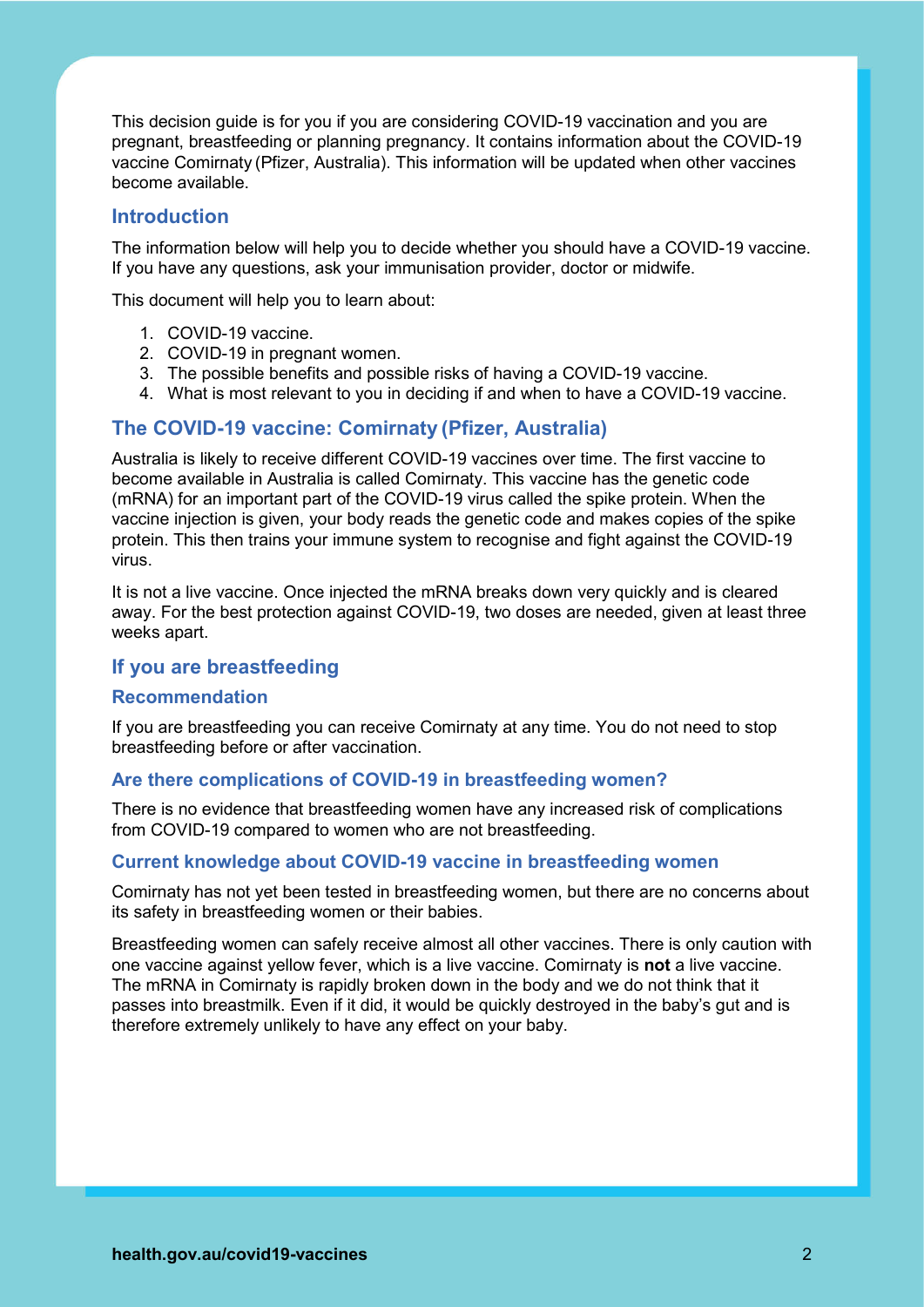## **If you are planning pregnancy**

#### **Recommendations:**

If you are planning a pregnancy, you can receive Comirnaty. You do not need to avoid becoming pregnant before or after vaccination. You are not required to have a pregnancy test before getting vaccinated. If you become pregnant after your first dose, you might choose to have the second dose during pregnancy (see below) or you might choose to wait until after your pregnancy. It is important to note that the first dose may only provide partial protection against COVID-19, and this protection may be short-lived. You will only have full protection after two doses.

#### **Current knowledge about COVID-19 vaccine in women who are planning pregnancy**

There is no evidence that women who become pregnant after being vaccinated against COVID-19 have an increased risk of developing complications that affect their pregnancy or their baby's health.

#### **If you are pregnant**

#### **Recommendations:**

We do not routinely recommend COVID-19 vaccine in pregnancy. You and your health professional can consider it if the potential benefits of vaccination outweigh any potential risks.

You should consider having a COVID-19 vaccine during your pregnancy if:

- you have medical risk factors for severe COVID-19 (refer to the Medical conditions that increase the risk of severe COVID-19 section of this information sheet
- you are at high risk of exposure to the virus that causes COVID-19 or very likely to be in contact with people with COVID-19.

You may prefer to wait until after your pregnancy to be vaccinated if:

- you have no risk factors for severe COVID-19
- you are not at high risk of exposure to COVID-19.

#### **What factors might increase your risk of getting COVID-19 or its complications?**

- If you work in an occupation or environment where you are more likely to be in contact with people with COVID-19, including in:
	- o border/quarantine services
	- o healthcare
	- o aged care
	- o disability care.
- If you live in an area where COVID-19 cases are occurring.
- If you have pre-existing (pre-pregnancy) medical risk factors for severe COVID-19, for example:
	- o diabetes
	- o high blood pressure
	- o heart disease
	- o obesity (medical conditions section in this information sheet).
- If you are an Aboriginal or Torres Strait Islander person.
- If you are unable to maintain protective measures such as social distancing and use of masks.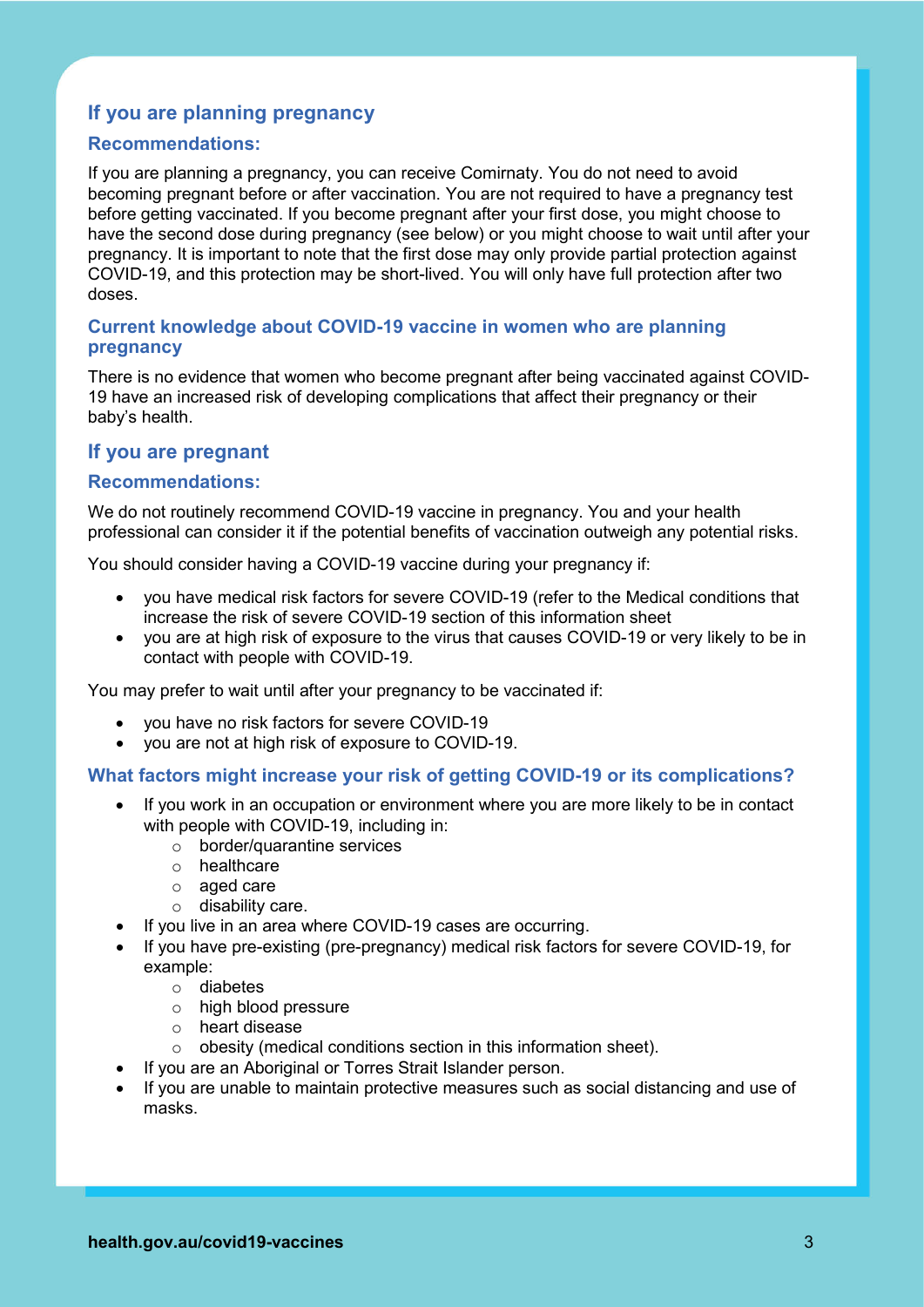#### **What factors might reduce your risk of exposure to COVID-19, or your risk of severe disease?**

- If you don't have any additional risk factors for severe COVID-19.
- If you live in an area where there is no community transmission. However, this can change rapidly and it takes at least 14-21 days for any protection after vaccination to be developed.
- If you can maintain protective measures such as social distancing and use of masks.

#### **Possible complications of COVID-19 in pregnant women and their babies**

Pregnant women with COVID-19 have a higher risk of certain complications compared to nonpregnant women with COVID-19 of the same age, including:

- An increased risk (about 3 times higher) of needing admission to an intensive care unit.
- An increased risk (about 3 times higher) of needing invasive ventilation (breathing life support).

COVID-19 in also increases the risk of certain pregnancy complications including:

- A slightly increased risk (about 1.3 times higher) of having their baby born prematurely (before 37 weeks of pregnancy).
- An increased risk (about 3 times higher) of their baby needing admission to a newborn care unit

Pregnant women with certain underlying medical conditions are more likely to have severe illness from COVID-19 compared to pregnant women *without* these conditions. The conditions are:

- Being older than 35 years
- Overweight or obese (body mass index above 30 kg/m<sup>2</sup>)
- Pre-existing (pre-pregnancy) high blood pressure
- Pre-existing (pre-pregnancy) diabetes (type 1 or type 2)

#### **What do we know about COVID-19 vaccines in pregnancy?**

- We do not yet have any information from clinical trials on COVID-19 vaccines in pregnant women. Trials in pregnant women are planned or underway, but it may take many months before results are known.
- In the clinical trial for Comirnaty, 23 women became pregnant while enrolled in the trial. Of these, 11 women received Comirnaty. As of 14 November 2020, their pregnancies are ongoing, and medical experts continue to follow their pregnancies. Medical experts will get more safety information on pregnant women who have chosen to have a COVID-19 vaccine since the vaccines have been available. This will likely be available from countries, like the USA or UK, in the future.
- There is no available information yet on other mRNA vaccines in pregnant women

#### **Possible benefits of COVID-19 vaccination during pregnancy**

- It is likely that the vaccine protects you against COVID-19 and its complications.
- Having two doses of Comirnaty can reduce your likelihood of being ill with COVID-19 by about 95%.
- If you have Comirnaty and later get infected with COVID-19, you may be much less likely to have severe illness or need to go to hospital.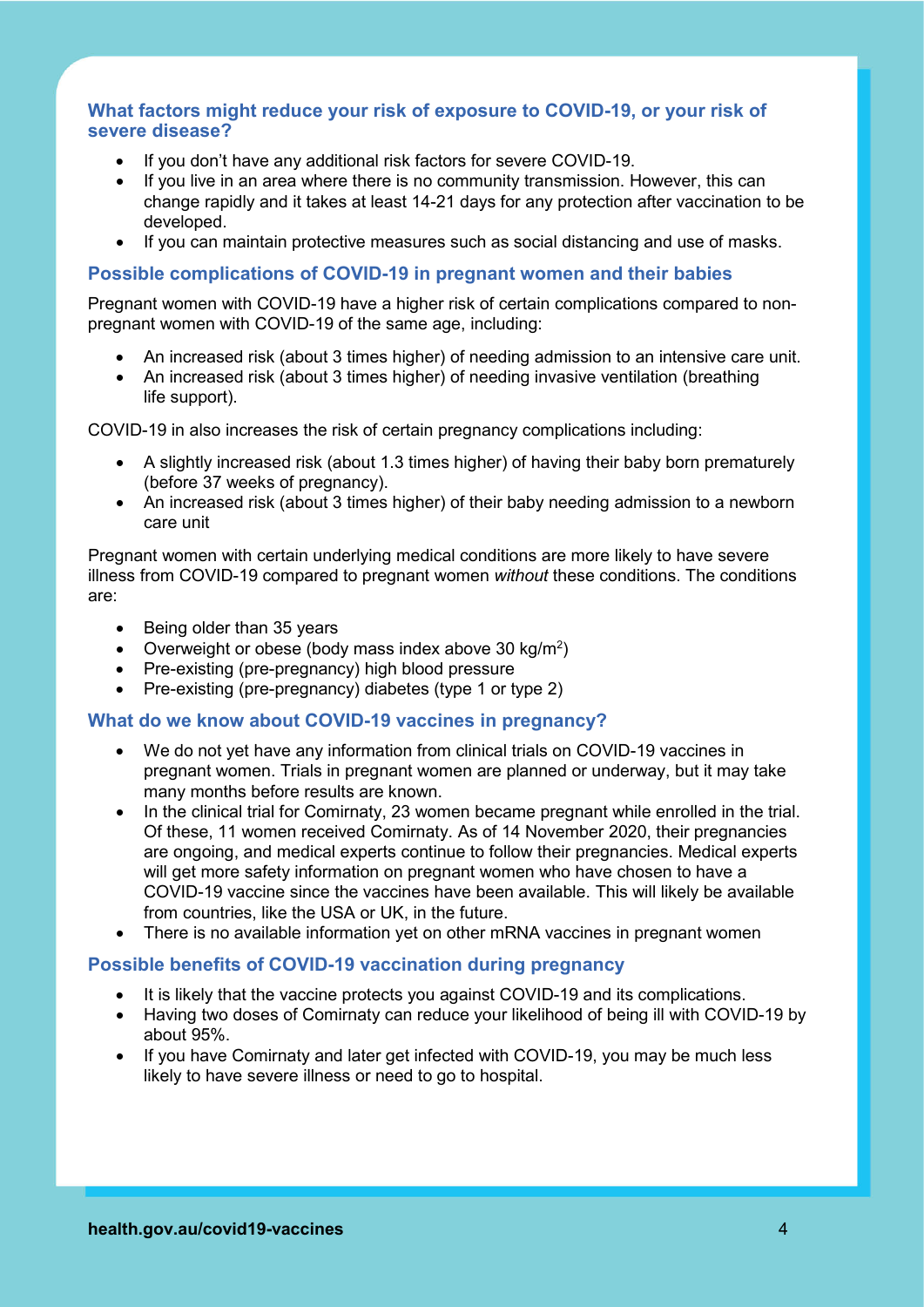## **Possible harms from COVID-19 vaccination during pregnancy**

- 1. You may experience side effects after vaccination. Common side effects reported after Comirnaty in its clinical trial in people aged 18-55 include:
	- pain at the injection site (in about 84%)
	- tiredness (in about 62%)
	- headache (in about 52%)
	- muscle pain (in about 37%)
	- chills (in about 35%)
	- joint pain (in about 22%)
	- fever (in about 16%)
	- diarrhoea (in 10%)

If you experience side effects, you can take paracetamol to reduce these symptoms. These symptoms may include:

- pain at the injection site
- headache
- muscle pain
- joint pain
- chills.

Paracetamol is safe in pregnancy. It is not recommended to take paracetamol *before* having Comirnaty.

- 2. COVID-19 may cause side effects in pregnant women or their babies that we do not yet know about:
	- Comirnaty has not yet been studied in pregnant women. We do not yet know if there are extra side effects from this vaccine in pregnant women or in their babies, although this is very unlikely. Based on our understanding of this vaccine, we do not expect it to cause any serious problems in pregnant women or their babies.
	- Other vaccines given during pregnancy such as influenza vaccine or whooping cough vaccine, do not cause more side effects in pregnant women or their babies. They do protect newborn babies from these diseases.
- 3. Comirnaty may be less effective in pregnant women and may not protect their babies from COVID-19
	- We do not know how effective Comirnaty is in pregnant women. It could be less effective than in non-pregnant women, however we have not seen this with other vaccines used in pregnant women. Other vaccines routinely given during pregnancy (such as flu or whooping cough vaccine) are equally effective in pregnant women compared to non-pregnant women.
	- We do not know whether receiving Comirnaty during pregnancy will provide protection to your baby against COVID-19, because this has not been studied.

#### **Factors to consider when deciding the timing of COVID-19 vaccination during pregnancy**

If you choose to delay the second dose

- The two doses of Comirnaty should be at least 3 weeks apart.
- Having one dose of Comirnaty before or during pregnancy, and waiting until after your baby is born to have the second dose, will still be effective in boosting your protection. You will not need to repeat the first dose.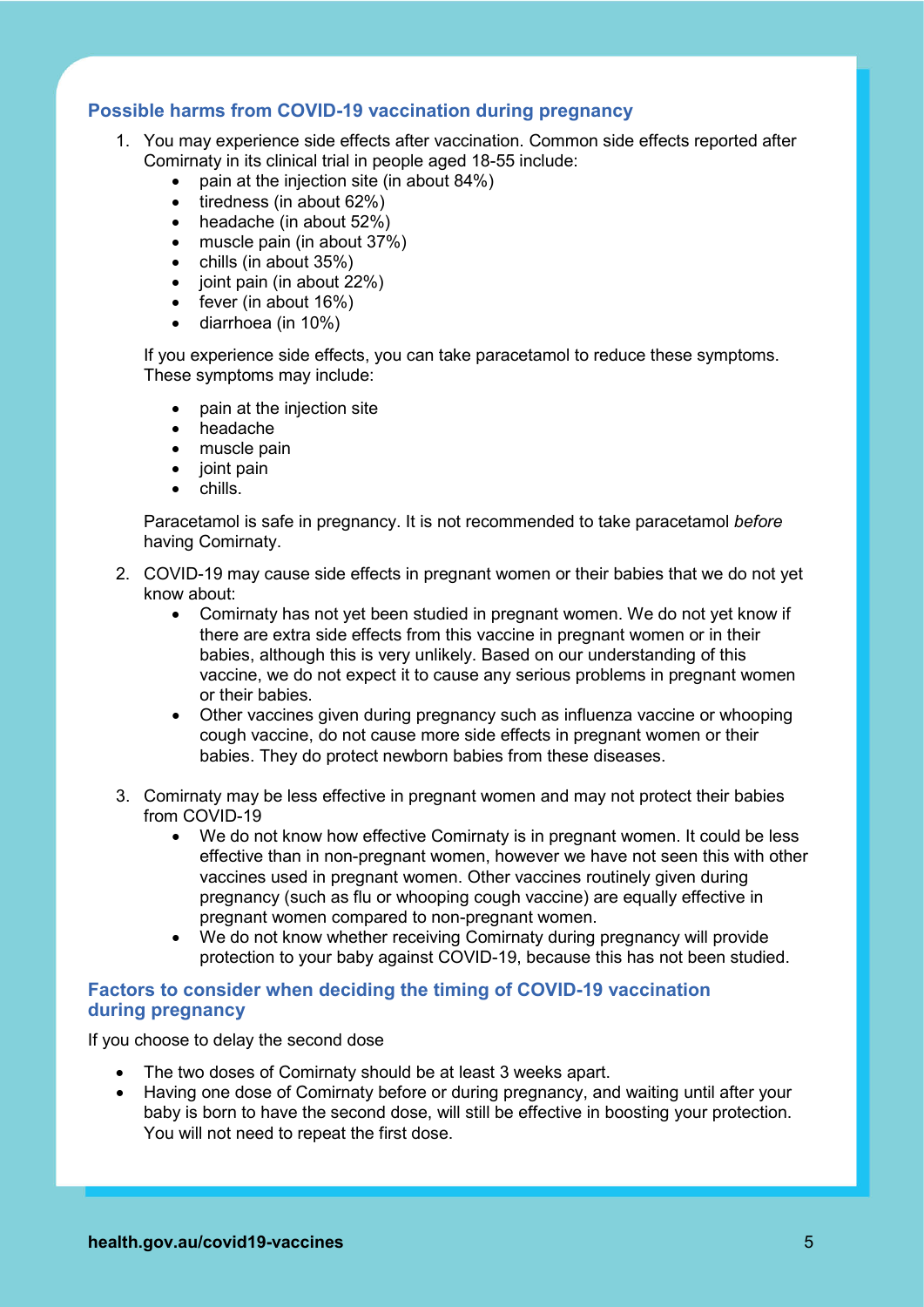• Having one dose only provides partial protection against COVID-19. We do not know how long or great protection from one dose will be, so it is still important to get the second dose.

Timing in relation to other vaccines

- There should be an interval of at least 14 days between a dose of Comirnaty and any other vaccine. This applies to both doses of Comirnaty.
- This may affect the timing of the two vaccines medical professionals routinely recommend during pregnancy:
	- o Influenza vaccine, which can be given at any time.
	- o Whooping cough vaccine, which is ideally given between 20 and 32 weeks of pregnancy. The influenza and the whooping cough vaccines can be given together on the same day.
- If you want to get Comirnaty, talk to your immunisation provider about making a schedule for each vaccine dose you will receive during pregnancy. This will avoid any unnecessary delays.

## **Making the decision – a summary**

- If you have any questions about this information, ask your immunisation provider, doctor or midwife.
- If you are breastfeeding, you can receive Comirnaty at any time, and do not need to stop breastfeeding after vaccination.
- If you are planning a pregnancy, you can receive Comirnaty at any time.
- If you have an increased risk of being exposed to COVID-19, or of having severe illness, you should consider having a COVID-19 vaccine during pregnancy.
- You can choose to have a COVID-19 vaccine at any time during pregnancy; your immunisation provider can help you to decide the best time. Ensure there is a 14 day gap between having a dose of Comirnaty and any other vaccine (including influenza or whooping cough vaccines).

## **Medical conditions that increase the risk of severe COVID-19**

The risk of severe COVID-19 is higher in people with certain medical conditions.

#### **Individuals at high risk of severe COVID-19 illness**

- Organ transplant recipients who are on immune suppressive therapy.
- Those who have had a bone marrow transplant in the last 24 months.
- Those on immune suppressive therapy for graft versus host disease.
- Those who have haematological cancers, for example, leukaemia, lymphoma or myelodysplastic syndrome (diagnosed within the last 5 years).
- Those having chemotherapy or radiotherapy.

#### **Individuals at moderate risk of severe COVID-19 illness**

- Those with chronic renal (kidney) failure.
- Those with heart disease (coronary heart disease or failure).
- Those with chronic lung disease (excludes mild or moderate asthma).
- Those who have a non-haematological cancer (diagnosed in the last 12 months).
- Those who have diabetes.
- Severe obesity with a BMI ≥40 kg/m2.
- Those with chronic liver disease.
- Those with some neurological conditions (stroke, dementia, other).
- Those with some chronic inflammatory conditions and treatments.
- Those with other primary or acquired immunodeficiency.
- Those with poorly controlled blood pressure.

#### **health.gov.au/covid19-vaccines** 6